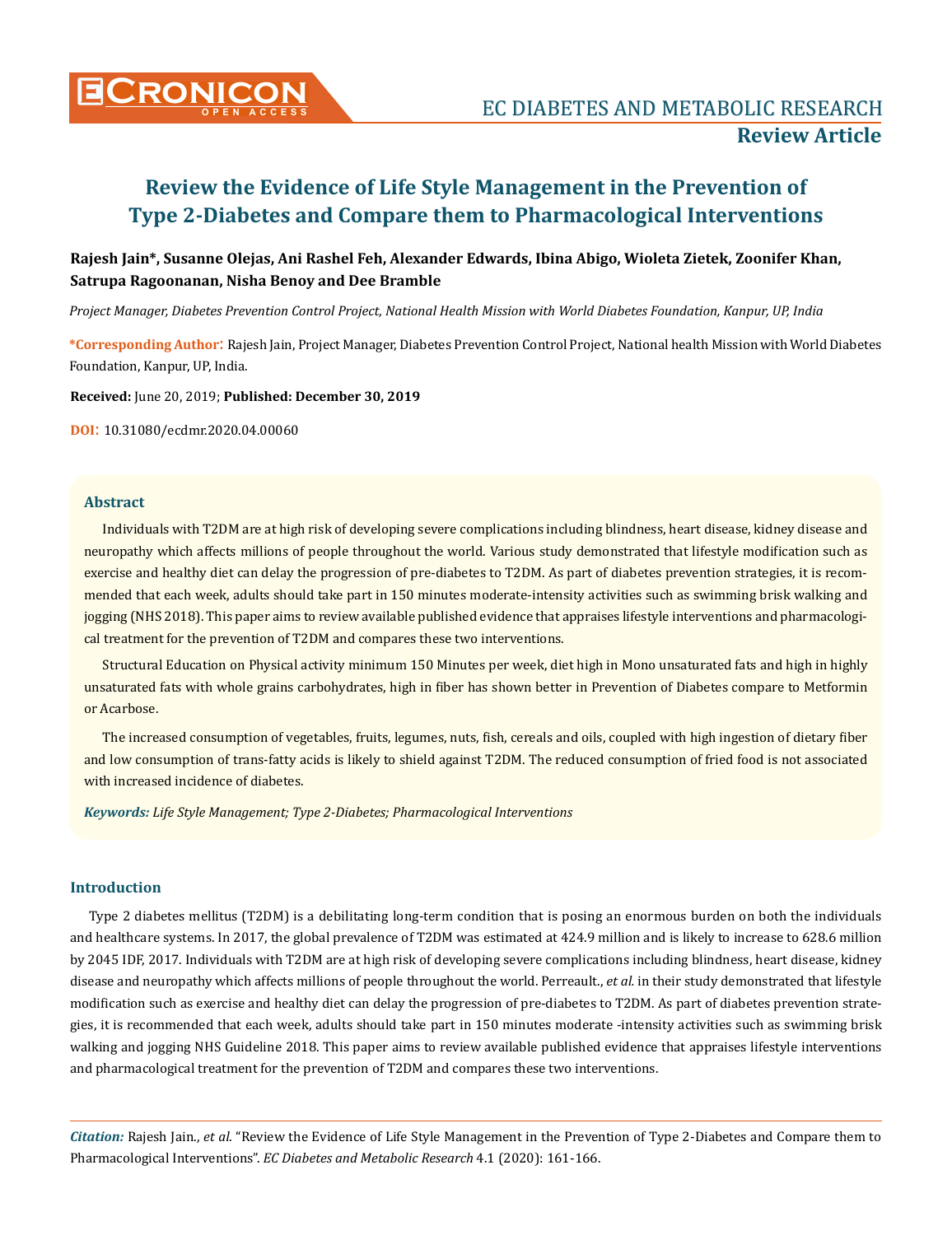#### **Health awareness**

Studies have demonstrated that individuals who have received education and self- management training on the risk of pre-diabetes are more likely to take part in health behaviour that may prevent or delay the onset of T2DM [1]. This is evidence in a study that investigated the impact of educational intervention on knowledge, beliefs, self-reported practices, gestational and postpartum weight in women with gestational diabetes mellitus. The result revealed that after the intervention participants' knowledge on GDM increased and 6 weeks postpartum women in the intervention group carried out screening for T2 DM, took on exercise, breast feeding and healthy diet compared to the control group [2]. Other studies have documented reduction in morbidity and mortality rate following increased education [3]. According to Lagisetty., *et al.* [4] in order to include and motivate patients for lifestyle intervention, it is critical to provide structured education in a culturally sensitive way.

#### **Physical activity**

There is a wealth of evidence that physically active individuals are less likely to develop insulin resistance, impaired glucose resistance or T2DM. Jadhav., *et al.* [5] in their systematic review demonstrated that physical exercise can prevent the progression of pre-diabetes to T2DM and also reduce the chance of complications in those with established T2DM. In five of the studies reviewed by Jeon., *et al.* [6] it was observed that there was a 30% diabetes reduction in those who had a regular brisk walk. This implies that moderate-intensity physical activity can reduce progression to diabetes even in those who do not lose weight. Jiang [7] concluded that various exercise modes improve insulin resistance and post prandial blood glucose levels. Physical activity can also act as an additional catalyst for other behaviour changes, proposing that people who exercise regularly also perform well academically, consume healthier diets and reduces smoking habits [8].

#### **Nutritional strategies**

Davis., *et al.* [9] found that extensive lifestyle intervention can result in long term success such as reduction in total energy intake for up to 9 years. According to Asif., *et al.* [10] increased consumption of vegetables, fruits, legumes, nuts, fish, cereals and oils, coupled with high ingestion of dietary fiber and low consumption of trans-fatty acids is likely to shield against T2DM. Tinker., *et al.* [11] observed in numerous studies that reduced consumption of fried food is not associated with increased incidence of diabetes, but rather it is the quality of the food that is important. Bhupathiraju., *et al.* [12] noticed high risk of T2DM by consuming foods with high glycemic index, independent of fiber content of that food. Similarly, Sales., et al. [13] demonstrated that some Mediterranean Diet rich in extra virgin olive oil are associated with lower risk of T2DM. Two cohort studies reported that individuals who consume diet low in antioxidants Vitamin E have a 3.9-fold increased risk of developing T2DM Salonen [14]. The evidence suggests that low glycemic index diet, with a higher monounsaturated fat to saturated fats ratio, is preventative against T2DM. In addition, Joosten., *et al.* [15] suggested that modest alcohol use lowers the risk of T2DM.

## **Behavior modulation and therapies**

It is increasingly recognized that Diabetes Self -Management Education (DSME) is generally not sufficient for patients to maintain good diabetes self-management during a life time. ADA 2018 recommends both psychological and emotional care to be included in basic lifestyle management. Youngs., *et al.* [16] found in their study that group intervention along with Empowerment and Motivational Remedy has high quality effects on pre-diabetes. Participants in this study were motivated to make effective behavioural adjustment which reduces the risk of disease progression from pre-diabetes to T2DM. A study by DeJesus., *et al.* [17] showed that focused self-management training by Lifestyle coaches can be used as a diabetes prevention method to improve eating behavior and self-efficacy.

#### **Weight-loss management**

NICE Guideline 2017 recommends weight reduction as a constant requirement in pre-diabetic patients. A review by Dalahanty [18] revealed that a 5% to 10% weight loss is very efficient in preventing and treating diabetes and diabetes related co-morbidities. Berk., *et* 

*Citation:* Rajesh Jain., *et al*. "Review the Evidence of Life Style Management in the Prevention of Type 2-Diabetes and Compare them to Pharmacological Interventions". *EC Diabetes and Metabolic Research* 4.1 (2020): 161-166.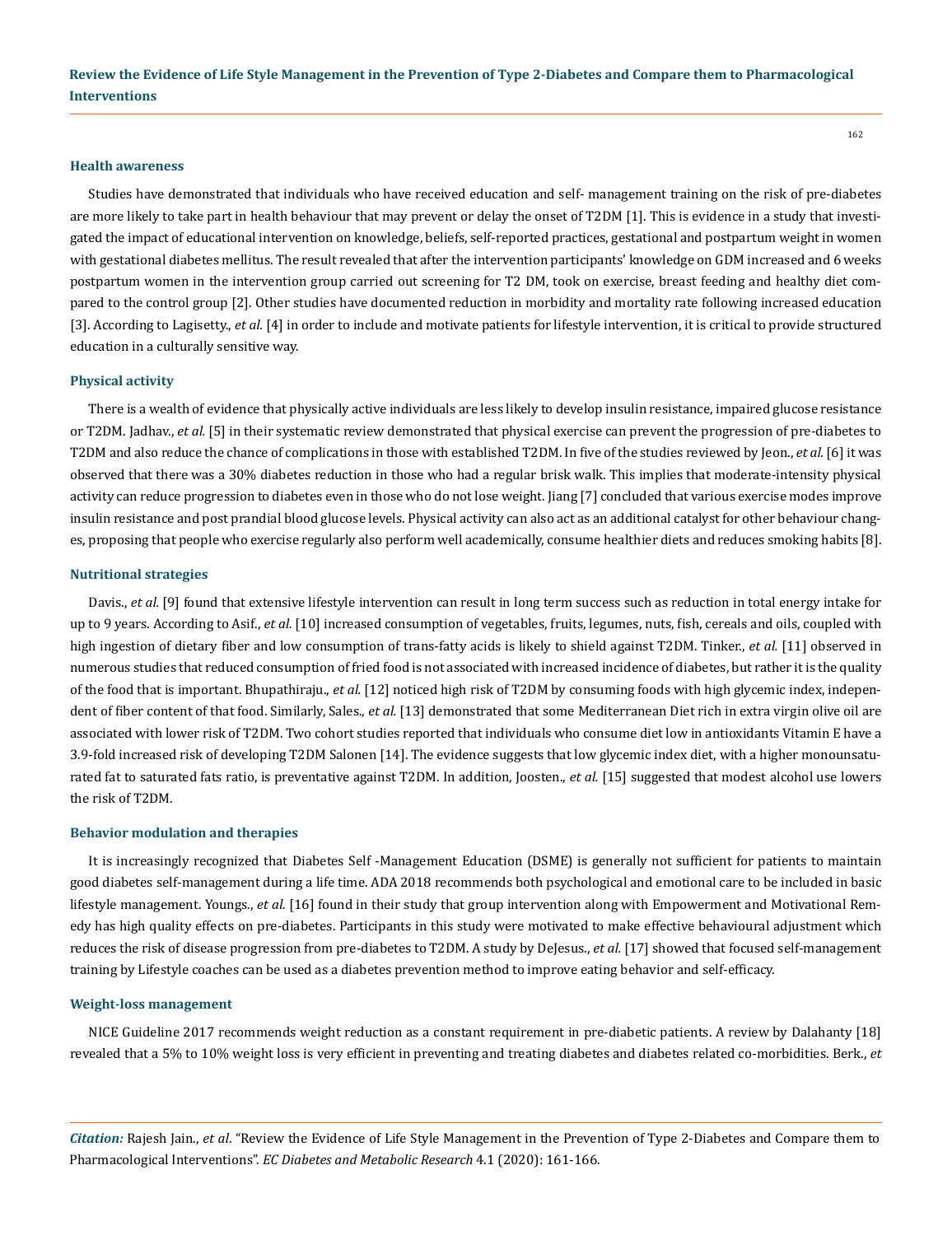*al.* [19] recognized that weight loss achieved after intervention cannot be maintained even after group-based therapy. Hamman [20] states that a 16% diabetes risk reduction can be achieved with each kilogram of weight lost. Clifton [21] advocated using a high protein, low glycaemic index diet to achieve sustained weight reduction over a 12-month period. However, long-term evidence is limited. In a systematic review, Johansson., *et al.* [22] validated the positive role of weight loss medication after low energy diet plans to maintain this reduction.

## **Avoiding high risk behaviours**

In a prospective cohort study, Jee., *et al.* [23] mentioned an association between smoking and occurrence of T2DM in comparison to those who never smoked. Tuovinen [24] stated that smoking promotes central obesity. Akter [25] supported those people who stopped smoking and suggested that there is no excessive risk of T2DM after having stopped smoking for 10 years or more. In a qualitative study by Boudec [26] there were no significant changes between smoking cessation and the occurrence of impaired fasting glucose.

Cullmann [27] demonstrated that alcohol binging is associated with elevated blood glucose levels. This implies that alcohol binging can place the individual with pre-diabetes at significantly high risk of progressing to T2DM.

#### **Pharmacology**

Knowler [28] observed that the impact of lifestyle modification has a longer lasting effect on the prevention of T2DM than Metformin [29]. Proved that some weight loss drugs such as orlistat in combination with lifestyle intervention, can protect obese individuals from developing T2DM. One trial using acarbose has proven 25% relative risk reduction of progression in to T2DM, while [30] observed that pioglitazone was associated with a reduction in the annual incidence of T2DM by 2.1% compared to placebo group. Some side-effects associated with the use of thiozolinedione such as cardiac edema and boney facture makes it unsuitable for use as a preventive therapy. Ho., *et al.* [31] linked testosterone deficiency, to the development of impaired glucose levels. Scheen AJ [32] reported that ACE/ARB'S is associated with improved insulin sensitivity and 25% risk reduction in the incidence of T2DM. Bariatric surgery, coupled with the use of drugs, also gives protection from T2DM [33].

## **Comparison of lifestyle and drugs interventions**

A systematic review and meta- analysis of randomized controlled trials by [34] comparing pharmacological and lifestyle interventions showed that lifestyle intervention group such as those receiving advice on diet and exercise together was as effective as pharmacological interventions to reduce the risk of T2DM. Diet and exercise together seemed to be more effective than just diet or exercise on their own. The Diabetes Prevention Program (DPP) showed that lifestyle intervention group was more effective in reducing progression to diabetes than metformin. The result of the DPP is congruent with the findings from the Finnish Diabetes Prevention study (FDPS) which revealed that participants who received a 4 years intensive lifestyle intervention had an added benefit in relation to lower risk of T2DM obtained during 3 years with no support from healthcare providers. Another follow-up of lifestyle management studies shows that Intensive lifestyle management was successful in reducing diabetes incidence even after several years of follow-up, without any active intervention. Lifestyle intervention also led to a reduction in CVD mortality, which was not the case with pharmacological agents.

However, diet and exercise must be regularly underpinned to sustain lifestyle changes and the side effects of pharmacological therapy may preclude their long-term use.

Studies on the other hand regarding the use of drug such as Metformin, Orlistat and Acarbose in the prevention of T2DM were unable to demonstrate a long-term effect after these drugs were discontinued [35]. According to DPP, although Lifestyle intervention may be more expensive compared to Metformin or Placebo, it is more cost effective because it produces a better outcome compared with pharmacological intervention.

*Citation:* Rajesh Jain., *et al*. "Review the Evidence of Life Style Management in the Prevention of Type 2-Diabetes and Compare them to Pharmacological Interventions". *EC Diabetes and Metabolic Research* 4.1 (2020): 161-166.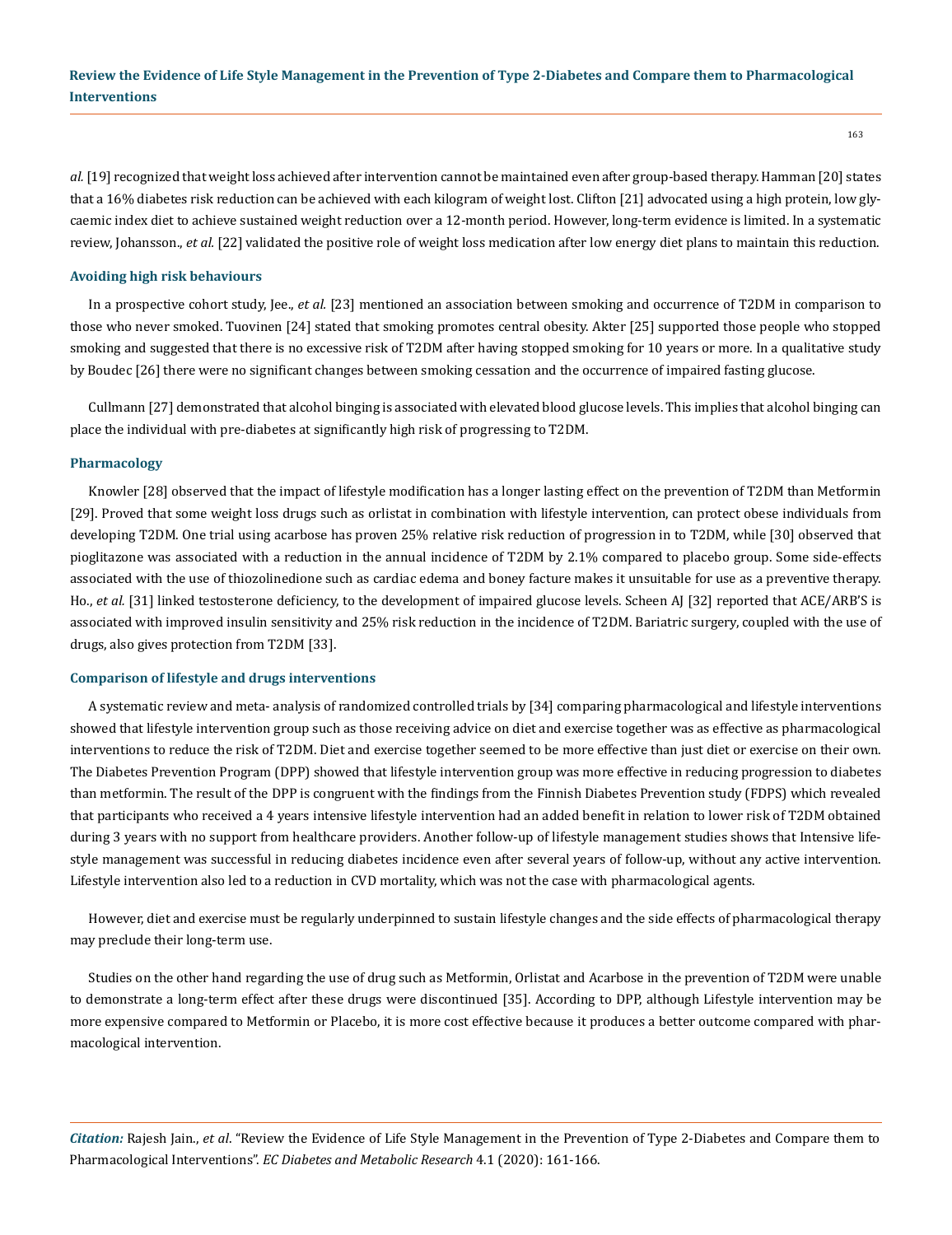## **Conclusion**

The latest studies have convincingly proven that lifestyle intervention is the best device for the prevention or delay of T2DM. A modest weight loss of 5-10% and moderate-intensity physical activity such as brisk walking for at least 150 minutes per week plays a crucial role in reducing the risk of developing diabetes. For very high-risk patients particularly obese individuals in whom lifestyle intervention alone has not produced target weight loss, metformin and orlistat has been highly recommended as adjunct therapy to exercise and diet. Acarbose may also confer a moderate risk reduction. However, none of these medicinal drugs are as effective in diabetes prevention as lifestyle intervention strategies. Cost-effective analyses suggest that greater financial burden is associated with the use of pharmacotherapy. It is evidence that that supporting patients to make changes in their physical activity and dietary habits can prevent onset of T2DM.

## **Bibliography**

- 1. [X- PERT Health. "X-PERT prevention of diabetes \(X-POD\)" \(2018\).](https://www.xperthealth.org.uk/Programmes)
- 2. [Tawfik M. "The impact of health education intervention for prevention and early detection of type 2 diabetes mellitus in women with](https://www.ncbi.nlm.nih.gov/pubmed/27743337)  gestational diabetes". *[Journal of Community Health](https://www.ncbi.nlm.nih.gov/pubmed/27743337)* 42.3 (2017): 500-510.
- 3. Christie D., *et al.* ["Maximizing Engagement, Motivation and long-term change in a structured intensive Education Program in Diabetes](https://www.ncbi.nlm.nih.gov/pubmed/19754965)  [for children, Young people and their families: Child and Adolescent structured Competencies Approach to Diabetes Education".](https://www.ncbi.nlm.nih.gov/pubmed/19754965) *BMC Pediatrics* [9 \(2009\): 57.](https://www.ncbi.nlm.nih.gov/pubmed/19754965)
- 4. Lagisetty PA., *et al.* ["Culturally targeted strategies for diabetes prevention in minority population: A Systematic Review and frame](https://www.ncbi.nlm.nih.gov/pmc/articles/PMC5408505/)work". *[Diabetes Education](https://www.ncbi.nlm.nih.gov/pmc/articles/PMC5408505/)* 43.1 (2017): 54-77.
- 5. Jadhav RA., *et al.* ["Effect of physical Activity intervention in prediabetes: A Systematic Review and meta-analysis".](https://www.ncbi.nlm.nih.gov/pubmed/28422560) *Journal of Physical [Activity and Health](https://www.ncbi.nlm.nih.gov/pubmed/28422560)* 14.9 (2017): 745-755.
- 6. Jeon CY., *et al.* ["Physical Activity of Moderate intensity and Risk of type2 diabetes: A Systematic Review".](https://www.ncbi.nlm.nih.gov/pubmed/17327354) *Diabetes Care* 30.3 (2007): [744-752.](https://www.ncbi.nlm.nih.gov/pubmed/17327354)
- 7. Jiang JQ., *et al.* ["Meta-analysis on influence of different exercise intervention modes to blood glucose related indexes of pre-diabetes".](https://europepmc.org/abstract/med/29931930)  *[Zhongguo Ying Yong Sheng Li Xue Za Zhi](https://europepmc.org/abstract/med/29931930)* 33.2 (2017): 189-192.
- 8. [Archer T. "Epigenetic Changes induced by exercise".](http://www.blumsrewarddeficiencysyndrome.com/articles/v1n1/jrds-011-trevor-archer.html) *Journal of Reward Deficiency Syndrome* 1.2 (2015): 71-74.
- 9. Davis NI., et al. ["Predictors of sustained reduction in energy and Fat intake in the Diabetes Prevention Program Outcomes Study in](https://www.ncbi.nlm.nih.gov/pubmed/24144073)tensive life style intervention". *[Journal of the Academy of Nutrition and Dietetics](https://www.ncbi.nlm.nih.gov/pubmed/24144073)* 113.11 (2013): 1455-1464.
- 10. [Asif M. "The prevention and control of type-2 diabetes by changing lifestyle and dietary pattern".](https://www.ncbi.nlm.nih.gov/pmc/articles/PMC3977406/) *Journal of Educational Health Promotion* [3.1 \(2014\): 1.](https://www.ncbi.nlm.nih.gov/pmc/articles/PMC3977406/)
- 11. Tinker LF., *et al.* ["Low fat dietary pattern and risk of treated diabetes mellitus in post-menopausal women: The Women Health Initia](https://www.ncbi.nlm.nih.gov/pubmed/18663162)[tive randomized controlled dietary Modification trial".](https://www.ncbi.nlm.nih.gov/pubmed/18663162) *Archive International Medicine* 168.14 (2008): 1500-1511.
- 12. Bhupathiraju SN., *et al.* ["Glycemic Index, Glycemic Load and risk of Type 2 Diabetes: Results from 3 large US Cohorts and an updated](https://www.ncbi.nlm.nih.gov/pubmed/24787496)  meta-analysis". *[The American Journal of Clinical Nutrition](https://www.ncbi.nlm.nih.gov/pubmed/24787496)* 100.1 (2014): 218-232.
- 13. Salas SJ., *et al.* ["Prevention of Diabetes with Mediterranean diets: A Subgroup Analysis of Randomized trial".](https://www.ncbi.nlm.nih.gov/pubmed/24573661) *Annals International Medicine* [160.1 \(2014\): 1-10.](https://www.ncbi.nlm.nih.gov/pubmed/24573661)

*Citation:* Rajesh Jain., *et al*. "Review the Evidence of Life Style Management in the Prevention of Type 2-Diabetes and Compare them to Pharmacological Interventions". *EC Diabetes and Metabolic Research* 4.1 (2020): 161-166.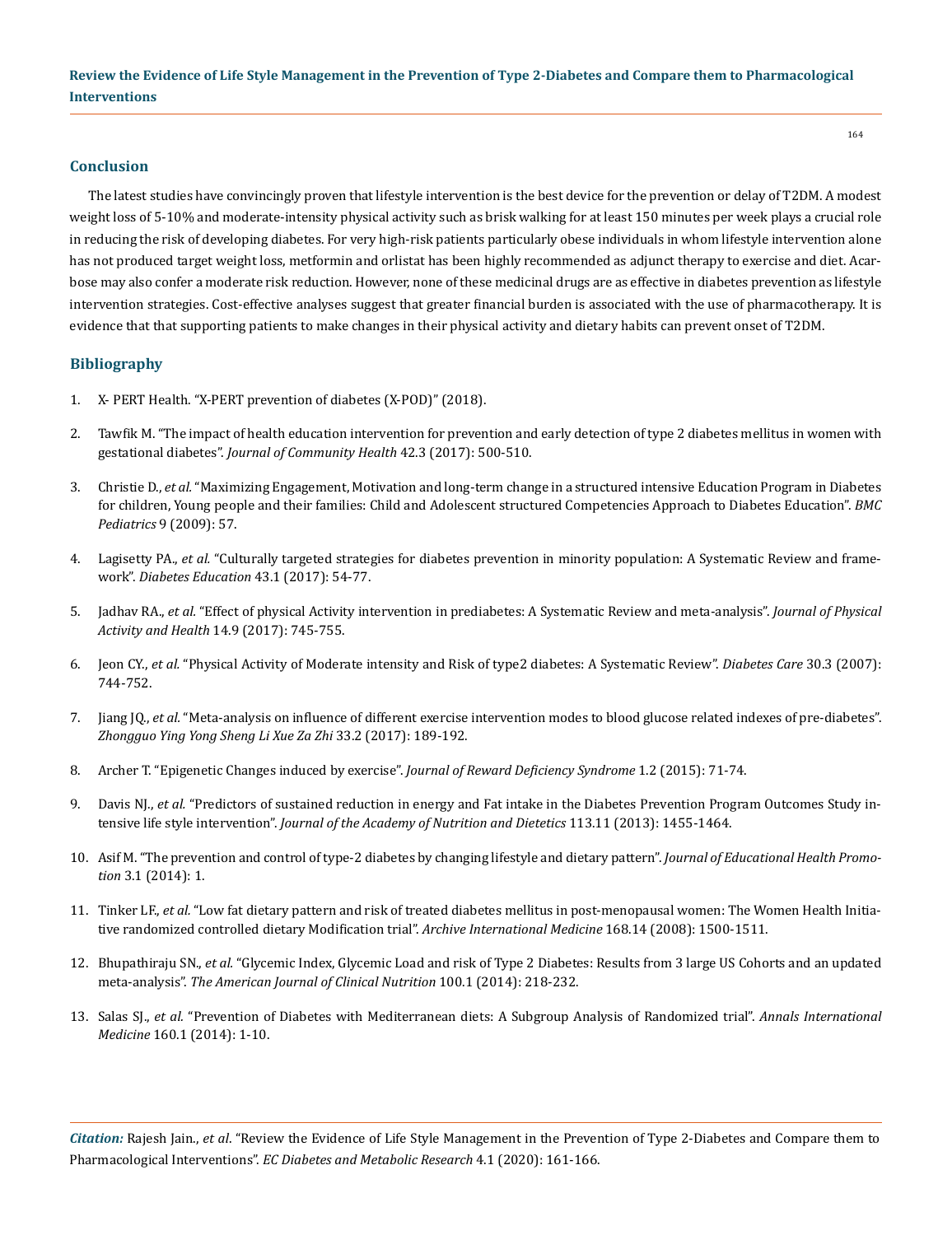## **Review the Evidence of Life Style Management in the Prevention of Type 2-Diabetes and Compare them to Pharmacological Interventions**

- 14. Salonen JT., *et al.* ["Increased risk of Noninsulin dependent diabetes mellitus at low plasma Vitamin E concentration: A 4 year follow](https://www.ncbi.nlm.nih.gov/pubmed/7580706)  up study in Men". *British Medical Journal* [311.7013 \(1995\): 1124-1127.](https://www.ncbi.nlm.nih.gov/pubmed/7580706)
- 15. Joosten MM., *et al.* ["Moderate alcohol consumption increases insulin sensitivity and AdipoQ expression in postmenopausal women:](https://www.ncbi.nlm.nih.gov/pubmed/18504547)  [A Randomized Crossover Trial".](https://www.ncbi.nlm.nih.gov/pubmed/18504547) *Diabetologia* 51.8 (2008):1375-1381.
- 16. Youngs W., *et al.* ["The impact of prediabetes diagnosis on behavior change: An integrative literature Review".](https://www.practicaldiabetes.com/article/impact-pre-diabetes-diagnosis-behaviour-change-integrative-literature-review/) *Practical Diabetes* (2016).
- 17. DeJesus RS., *et al.* "Impact of a 12-week wellness coaching on self-care behavior among Primary Care adult patients with Prediabetes". *[Preventive Medicine Reports](https://www.ncbi.nlm.nih.gov/pubmed/29850394)* 10 (2018): 100-105.
- 18. [Delahanty LM. "Weight loss in the prevention and treatment of diabetes".](https://www.ncbi.nlm.nih.gov/pubmed/28757449) *Preventive Medicine* 104 (2017): 120-123.
- 19. Berk K., *et al.* ["Group Cognitive behavioral Therapy and weight regain after diet in type2 Diabetes: Results from the Randomized](https://www.ncbi.nlm.nih.gov/pubmed/29318342)  Controlled POWER trial". *[Diabetologia Springer Link](https://www.ncbi.nlm.nih.gov/pubmed/29318342)* 61.4 (2018): 790-799.
- 20. Hamman RF., *et al.* ["Effect of weight loss with lifestyle intervention on risk of diabetes".](https://www.ncbi.nlm.nih.gov/pubmed/16936160) *Diabetes Care* 29.9 (2006): 2102-2107.
- 21. [Clifton P. "Assessing the evidence for weight loss strategies in people with and without type2 Diabetes".](https://www.ncbi.nlm.nih.gov/pmc/articles/PMC5648990/) *World Journal of Diabetes* 8.10 [\(2017\): 440-454.](https://www.ncbi.nlm.nih.gov/pmc/articles/PMC5648990/)
- 22. Johansson K., *et al.* ["Effects of Anti-obesity drugs, diet and exercise on weight loss-maintenance after very-low calorie diet or low](https://www.ncbi.nlm.nih.gov/pmc/articles/PMC3862452/)[calorie diet: A Systematic Review and Meta-analysis of randomized controlled Trials".](https://www.ncbi.nlm.nih.gov/pmc/articles/PMC3862452/) *American Journal of Clinical Nutrition* 99.1 [\(2014\): 14-23.](https://www.ncbi.nlm.nih.gov/pmc/articles/PMC3862452/)
- 23. Jee SH., *et al.* ["Smoking and Risk for diabetes incidence and Mortality in Korean Men and Women".](https://www.ncbi.nlm.nih.gov/pubmed/20823342) *Diabetes Care* 33.12 (2010): 2567- [2572.](https://www.ncbi.nlm.nih.gov/pubmed/20823342)
- 24. Tuovinen EL., *et al.* ["Smoking status and abdominal obesity among normal- and overweight/obese adults: Population- based FINRISK](https://www.ncbi.nlm.nih.gov/pmc/articles/PMC4959936/)  study". *[Preventive Medicine Reports](https://www.ncbi.nlm.nih.gov/pmc/articles/PMC4959936/)* 4 (2016): 324-330.
- 25. Akter S., *et al.* ["Smoking, smoking Cessation and the risk of type 2 diabetes among Japanese Adults: Japan Epidemiology Collaboration](https://www.ncbi.nlm.nih.gov/pubmed/26200457)  [on Occupational Health Study".](https://www.ncbi.nlm.nih.gov/pubmed/26200457) *PLoS One* 10.7 (2015): e0132166.
- 26. Boudec JL., *et al.* ["Smoking cessation and the incidence of prediabetes and type 2 diabetes: A Cohort study".](https://www.ncbi.nlm.nih.gov/pubmed/26547408) *Journal of Diabetes and [Its Complications](https://www.ncbi.nlm.nih.gov/pubmed/26547408)* 30.1 (2015): 43-48.
- 27. Cullmann M., *et al.* ["Alcohol consumption and risk of pre-diabetes and type 2 diabetes development in Swedish population".](https://www.ncbi.nlm.nih.gov/pubmed/21916972) *Diabetes Medicine* [29.4 \(2012\): 441-452.](https://www.ncbi.nlm.nih.gov/pubmed/21916972)
- 28. Knowler WC., *et al.* ["Reduction in the incidence of type 2 diabetes with lifestyle intervention or Metformin".](https://www.ncbi.nlm.nih.gov/pubmed/11832527) *New England Journal of Medicine* [346.6 \(2002\): 393-403.](https://www.ncbi.nlm.nih.gov/pubmed/11832527)
- 29. Torgerson JS., *et al.* ["Xenical in the prevention of diabetes in Obese subjects \(XENDOS\) Study: A Randomized study of Orlistat as an](https://www.ncbi.nlm.nih.gov/pubmed/14693982)  [Adjunct to lifestyle changes for the prevention of type2 diabetes in Obese patients".](https://www.ncbi.nlm.nih.gov/pubmed/14693982) *Diabetes Care* 27.1 (2004):155-161.
- 30. DeFronzo RA., *et al.* ["Pioglitazone for Diabetes Prevention in Impaired Glucose Tolerance".](https://www.nejm.org/doi/full/10.1056/NEJMoa1010949) *New England Journal of Medicine* 364.12 [\(2011\):1104-1115.](https://www.nejm.org/doi/full/10.1056/NEJMoa1010949)
- 31. Ho CH., *et al.* ["Prediabetes is associated with an increased risk of Testosterone deficiency, Independent of Obesity and Metabolic](https://www.ncbi.nlm.nih.gov/pubmed/24069277)  syndrome". *PLoS One* [8.9 \(2013\): e74173.](https://www.ncbi.nlm.nih.gov/pubmed/24069277)

*Citation:* Rajesh Jain., *et al*. "Review the Evidence of Life Style Management in the Prevention of Type 2-Diabetes and Compare them to Pharmacological Interventions". *EC Diabetes and Metabolic Research* 4.1 (2020): 161-166.